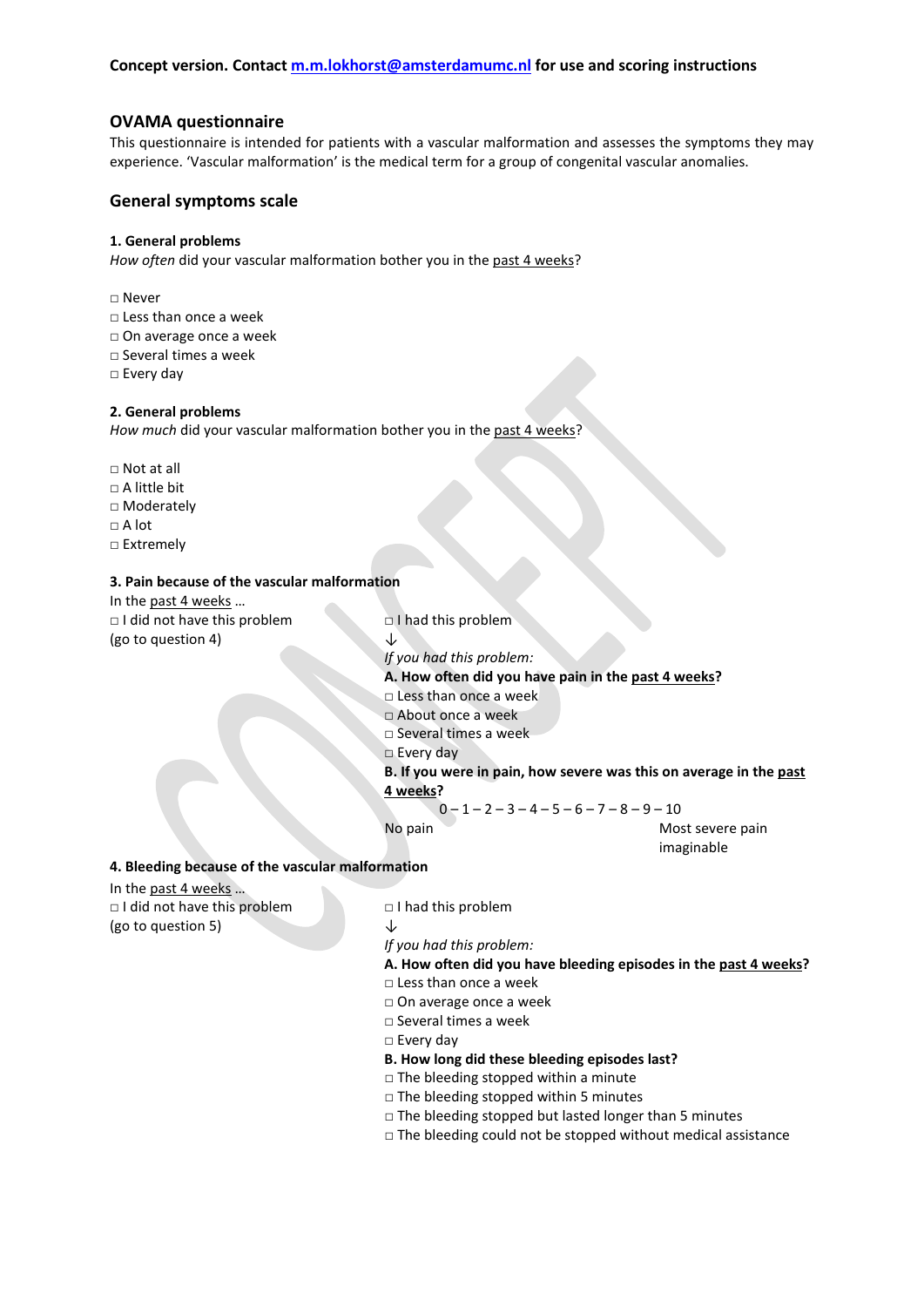#### **5. Leakage of fluid (other than blood) from the vascular malformation**

In the past 4 weeks …

□ I did not have this problem □ I had this problem (go to question 6)  $\downarrow$ 

*If you had this problem:* **A. How often did the vascular malformation leak fluid in the past 4 weeks?** □ Less than once a week □ On average once a week □ Several times a week □ Every day **B. If the vascular malformation leaked fluid, how much did this bother you?**  □ Not at all □ A little bit

- 
- □ Moderately
- □ A lot
- □ Extremely

## **6. Temporary enlargement of the vascular malformation**

For example: after exercise, in warm weather or in a certain pose. In the past 4 weeks …

□ I did not have this problem □ I had this problem (go to question 7)  $\downarrow$ 

*If you had this problem:*

**A. How often did you experience enlargement of the vascular malformation in the past 4 weeks?**

- □ Less than once a week
- □ About once a week
- □ Several times a week
- □ Every day
- **B. If the vascular malformation enlarged, how much did this**

# **bother you?**

- □ Not at all
- □ A little bit □ Moderately
- □ A lot
- □ Extremely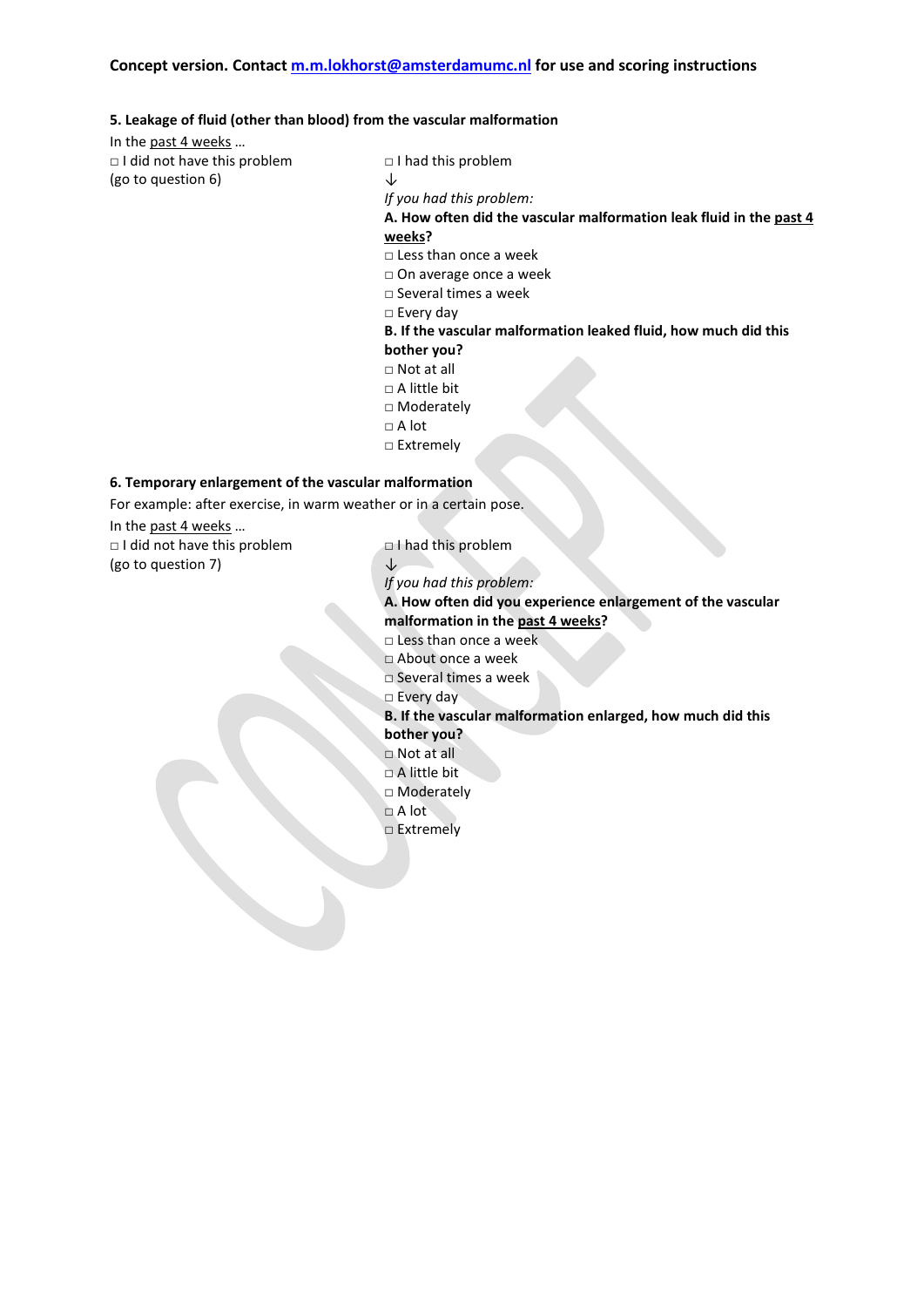### **Appearance scale**

The following questions are about the appearance of the vascular malformation. If the vascular malformation has completely disappeared (for example after surgical removal), please assess the spot where the vascular malformation used to be.

#### **1. Size of the vascular malformation**

How large is your vascular malformation?

□ Very small □ Small □ Medium size □ Large □ Very large

#### **2. Visible swelling/mass**

Do you have a visible swelling or mass of the vascular malformation?

 $0 - 1 - 2 - 3 - 4 - 5 - 6 - 7 - 8 - 9 - 10$ No visible swelling Small swelling Medium swelling Large swelling Very large swelling

### **3. Color of the vascular malformation**

Is the color of the vascular malformation different from that of your normal skin?

|            |                    |  |  |  |  |                                                         |  |  |  |  |  |  |  |  |  |  |  |  | $0 - 1 - 2 - 3 - 4 - 5 - 6 - 7 - 8 - 9 - 10$ |  |  |
|------------|--------------------|--|--|--|--|---------------------------------------------------------|--|--|--|--|--|--|--|--|--|--|--|--|----------------------------------------------|--|--|
| Not at all | Slightly different |  |  |  |  | Moderately different Very different Extremely different |  |  |  |  |  |  |  |  |  |  |  |  |                                              |  |  |

#### **4. Surface/texture of the vascular malformation**

Is the surface/texture of the vascular malformation different from your normal skin? For example irregular, rough, or bumpy.

 $0 - 1 - 2 - 3 - 4 - 5 - 6 - 7 - 8 - 9 - 10$ Not at all Slightly different Moderately different Very different Extremely different

#### **5. Alteration of facial features**

Do you find that your face looks different or distorted because of the vascular malformation?

 $0 - 1 - 2 - 3 - 4 - 5 - 6 - 7 - 8 - 9 - 10$ Not at all Slightly distorted Moderately distorted Very distorted Extremely distorted

## **6. Alteration of bodily features**

Do you find that your body (except your face) looks different or distorted because of the vascular malformation?

 0 – 1 – 2 – 3 – 4 – 5 – 6 – 7 – 8 – 9 – 10 Not at all Slightly distorted Moderately distorted Very distorted Extremely distorted

#### **7. Staring**

Do other people stare at you because of your vascular malformation?

□ Not at all

□ Rarely

□ Sometimes

□ Frequently

□ All the time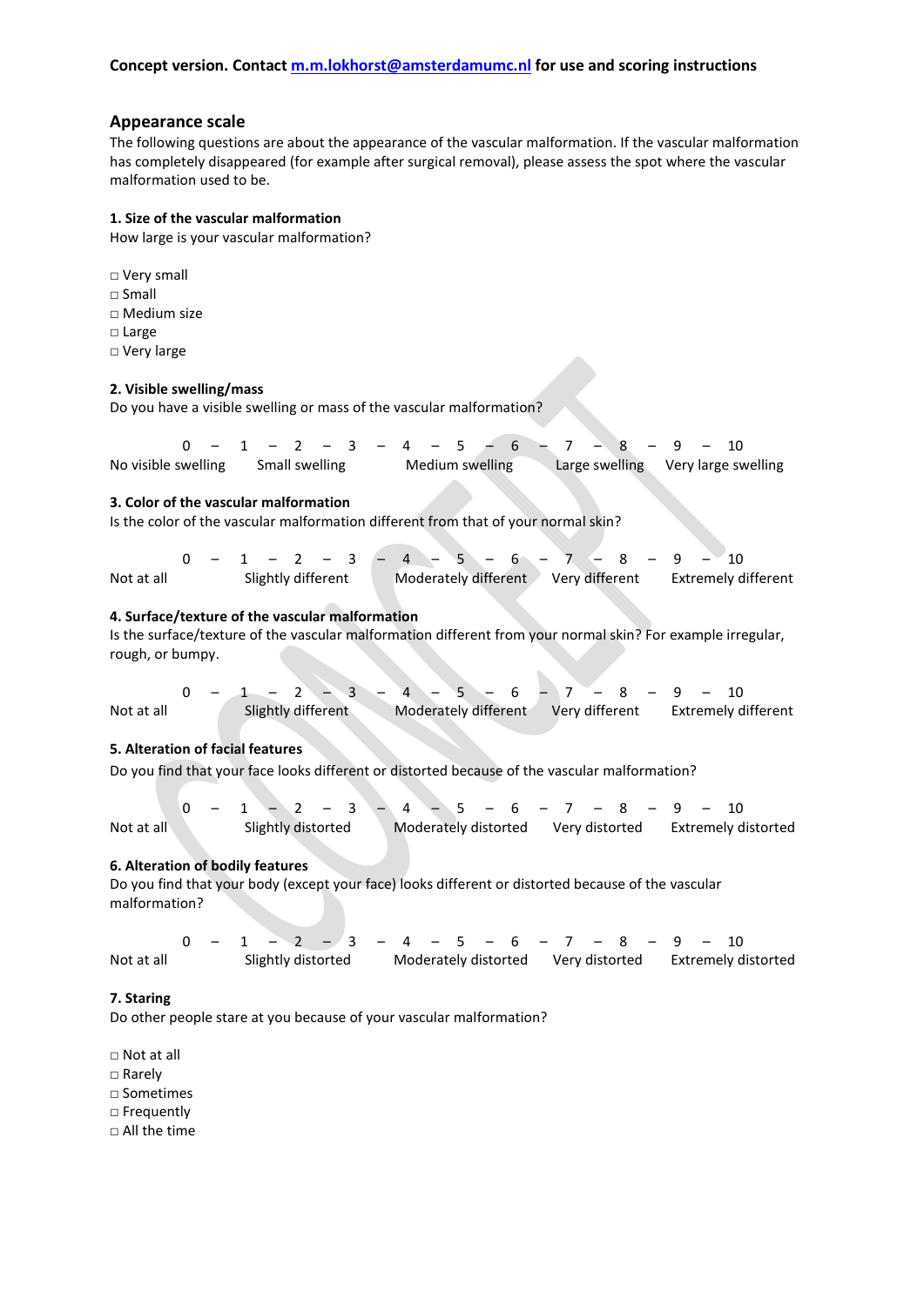## **8. Self-confidence**

Is your self-confidence reduced because of the vascular malformation?

□ Not at all □ A little bit □ Moderately □ A lot □ Extremely

## **9. Satisfaction with the appearance of the vascular malformation**

How satisfied are you with the appearance of the vascular malformation?

□ Very satisfied

- □ Satisfied
- □ Not satisfied or dissatisfied
- □ Dissatisfied
- □ Very dissatisfied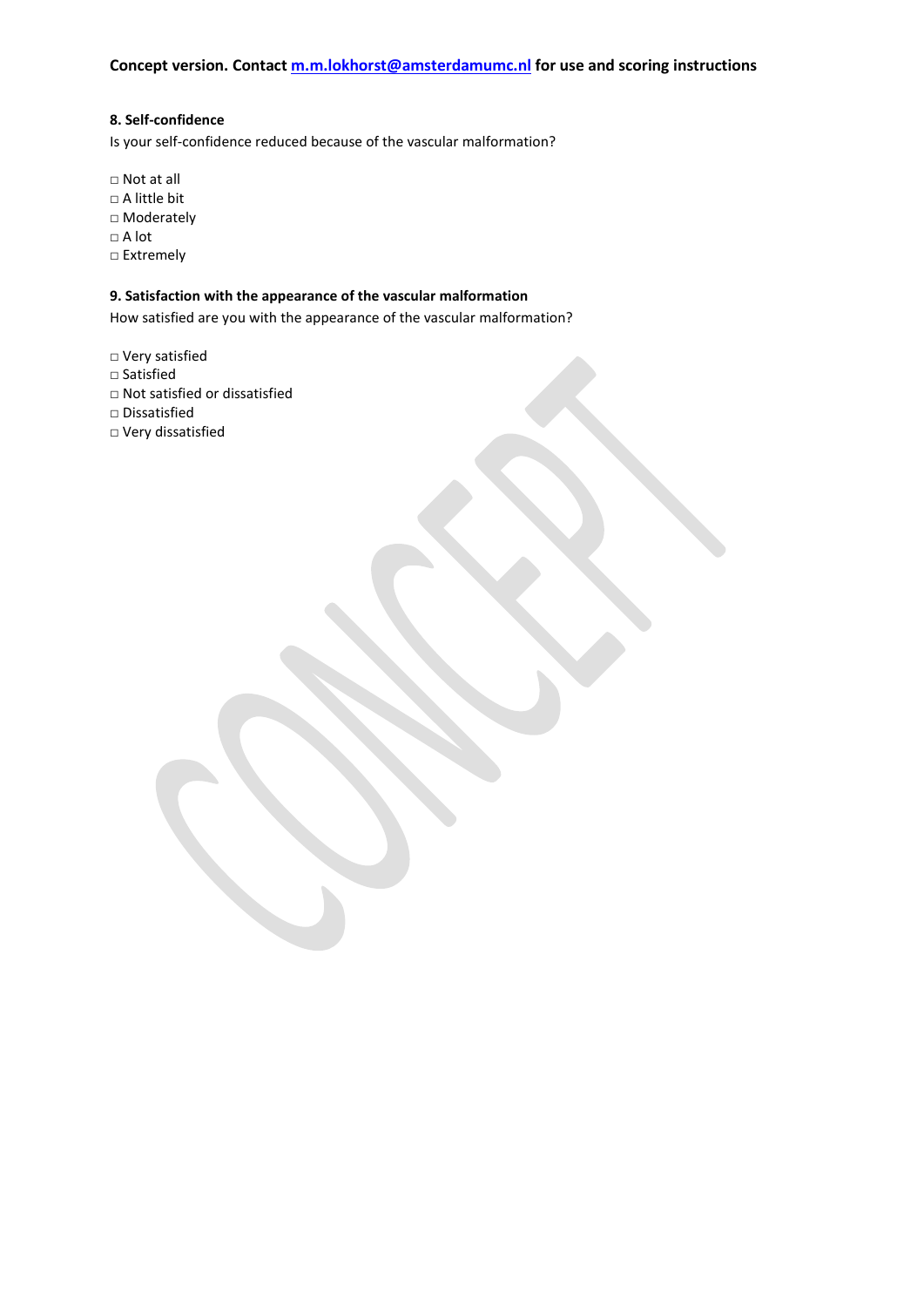## **Satisfaction with treatment and outcomes scale**

The following questions are about the outcomes of treatment (or the wait-and-see policy) of the vascular malformation. You only have to fill in the following questions if a treatment (or the wait-and-see policy) has already been started.

### **1. Size of the vascular malformation**

How has the size of the vascular malformation changed since the start of treatment (or the wait-and-see policy)?

| $\overline{\phantom{a}}$ |         | -       |          | u         |          |        |             |
|--------------------------|---------|---------|----------|-----------|----------|--------|-------------|
| Completelv               | Much    | Smaller | Slightly | No change | Slightly | Larger | Much larger |
| disappeared              | smaller |         | smaller  |           | larger   |        |             |

□ I am unable to assess the size of the vascular malformation

### **2. Satisfaction with effect on general problems**

How satisfied are you with the effect of the treatment (or the wait-and-see policy) on general problems because of the vascular malformation?

- □ Very satisfied
- □ Satisfied
- □ Not satisfied or dissatisfied
- □ Dissatisfied
- □ Very dissatisfied

### **3. Satisfaction with effect on pain**

How satisfied are you with the effect of the treatment (or the wait-and-see policy) on the pain because of the vascular malformation?

- □ Very satisfied
- □ Satisfied
- □ Not satisfied or dissatisfied
- □ Dissatisfied
- □ Very dissatisfied
- □ I did not have pain because of the vascular malformation

### **4. Satisfaction with effect on the appearance**

How satisfied are you with the effect of the treatment (or the wait-and-see policy) on the appearance of the vascular malformation?

- □ Very satisfied
- □ Satisfied
- □ Not satisfied or dissatisfied
- □ Dissatisfied
- □ Very dissatisfied
- $\Box$  I did not have appearance complaints because of the vascular malformation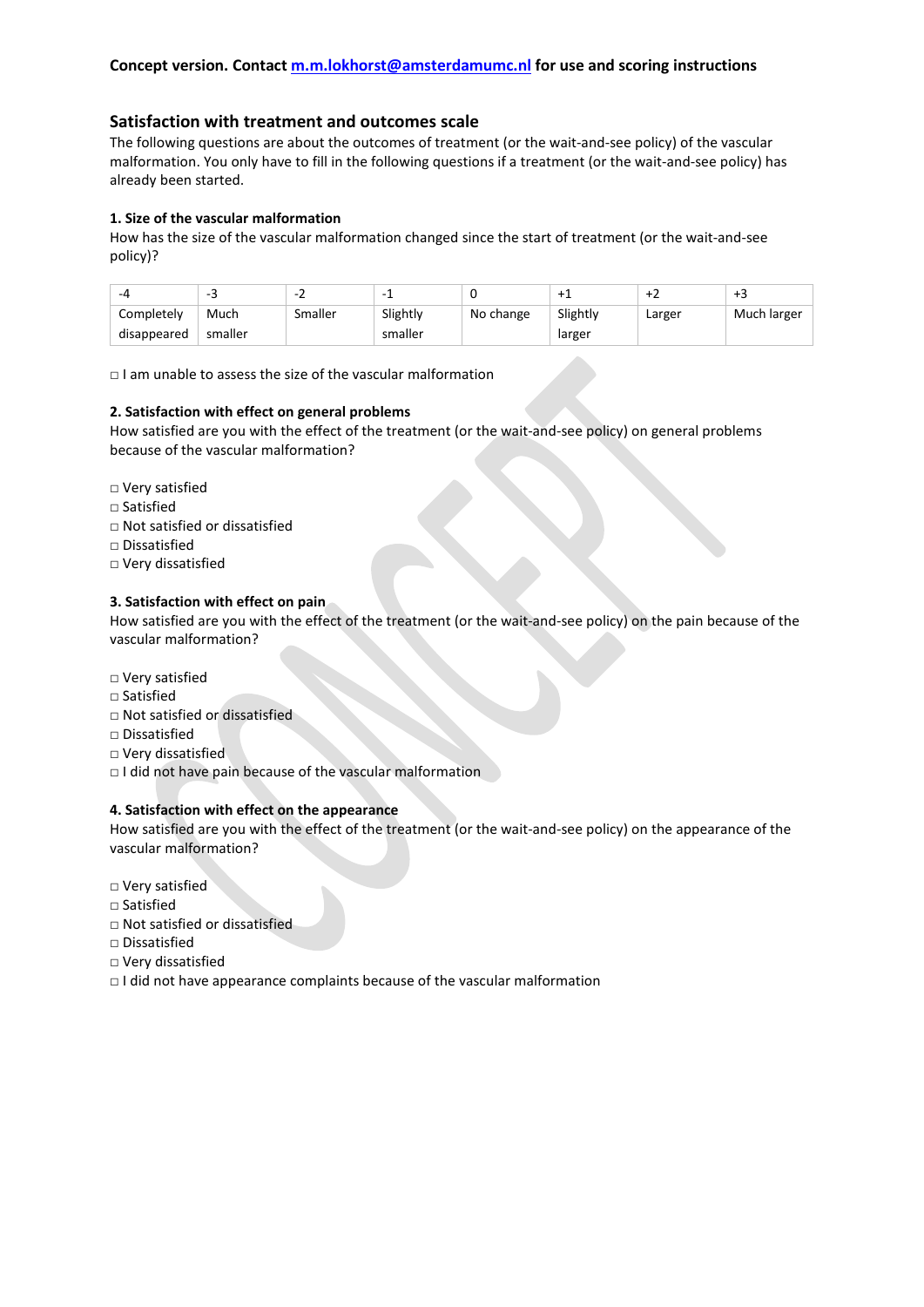### **5. Satisfaction with effect on physical functioning**

How satisfied are you with the effect of the treatment (or the wait-and-see policy) on the functioning of your body? For example walking, moving the head, or moving the arms.

- □ Very satisfied
- □ Satisfied
- □ Not satisfied or dissatisfied
- □ Dissatisfied
- □ Very dissatisfied
- □ I did not have complaints of physical functioning because of the vascular malformation

…………………………………………………………………………………………………………………………………………………………………………….

### **6. Willingness to undergo treatment again**

If you could choose again, would you choose the same treatment (or the same wait-and-see policy) you had?

□ Yes

□ No

If not, why not?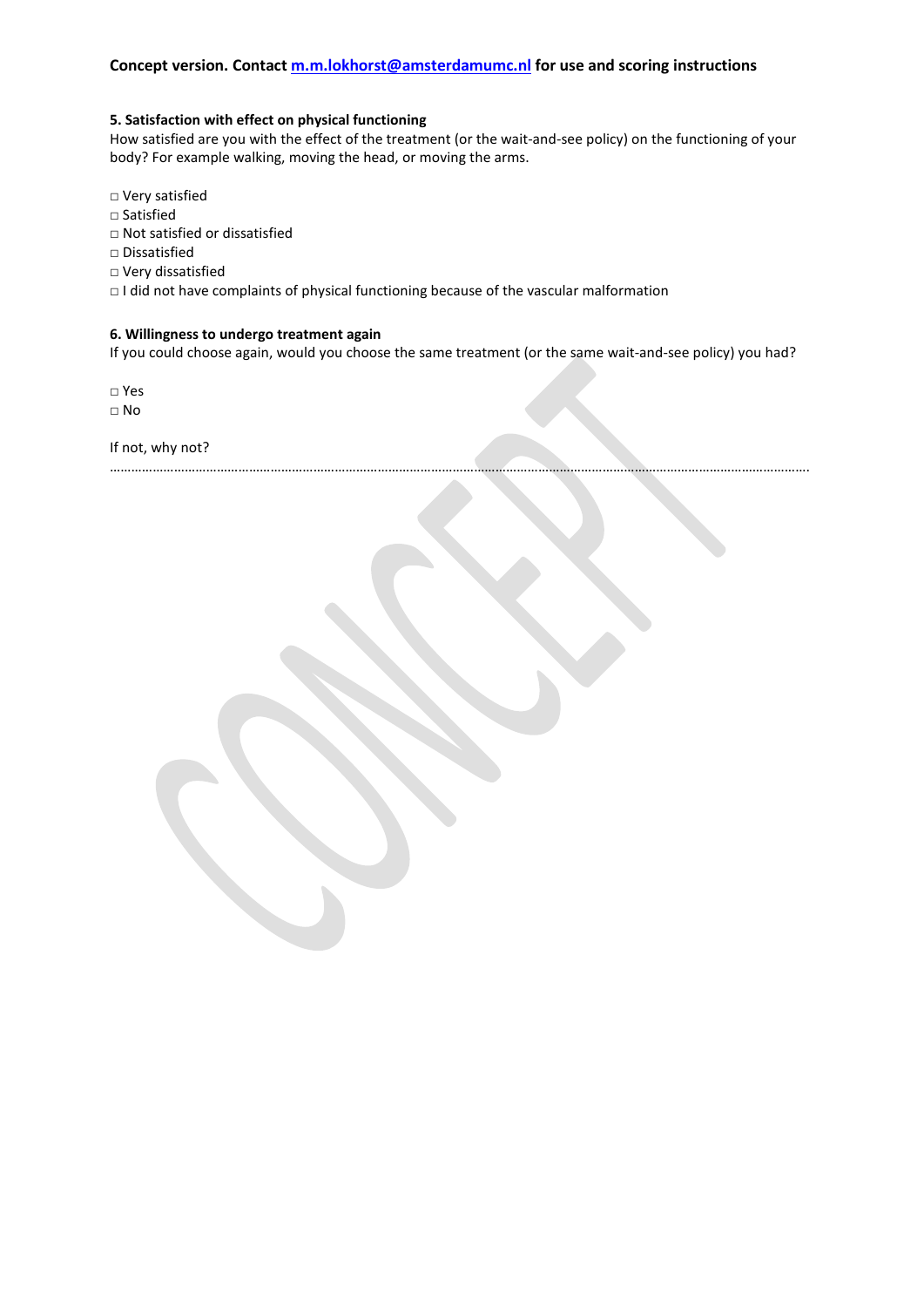## **Head and neck symptoms scale**

The following questions are about possible head and neck symptoms of the vascular malformation. You only have to fill in the following questions if the vascular malformation affects the head and neck region.

#### **1. Breathing problems because of the vascular malformation**

In the past 4 weeks … □ I did not have this problem □ I had this problem (go to question 2)  $\downarrow$ *If you had this problem:* **A. How much did this problem bother you?** □ Not at all □ A little bit □ Moderately □ A lot □ Extremely

#### **2. Eyesight problems because of the vascular malformation**

In the past 4 weeks …

In the past 4 weeks …

□ I did not have this problem □ I had this problem (go to question 3)  $\downarrow$ 

*If you had this problem:* **A. How much did this problem bother you?** □ Not at all □ A little bit □ Moderately □ A lot □ Extremely

## **3. Hearing problems because of the vascular malformation**

□ I did not have this problem □ I had this problem (go to question 4)  $\downarrow$ *If you had this problem:* **A. How much did this problem bother you?** □ Not at all □ A little bit □ Moderately □ A lot □ Extremely

### **4. Problems with swallowing because of the vascular malformation**

| In the past 4 weeks                |                                          |
|------------------------------------|------------------------------------------|
| $\Box$ I did not have this problem | $\Box$ I had this problem                |
| (go to question 5)                 | ↓                                        |
|                                    | If you had this problem:                 |
|                                    | A. How much did this problem bother you? |
|                                    | $\Box$ Not at all                        |
|                                    | $\Box$ A little bit                      |
|                                    | $\Box$ Moderately                        |
|                                    | $\Box$ A lot                             |
|                                    | $\Box$ Extremely                         |